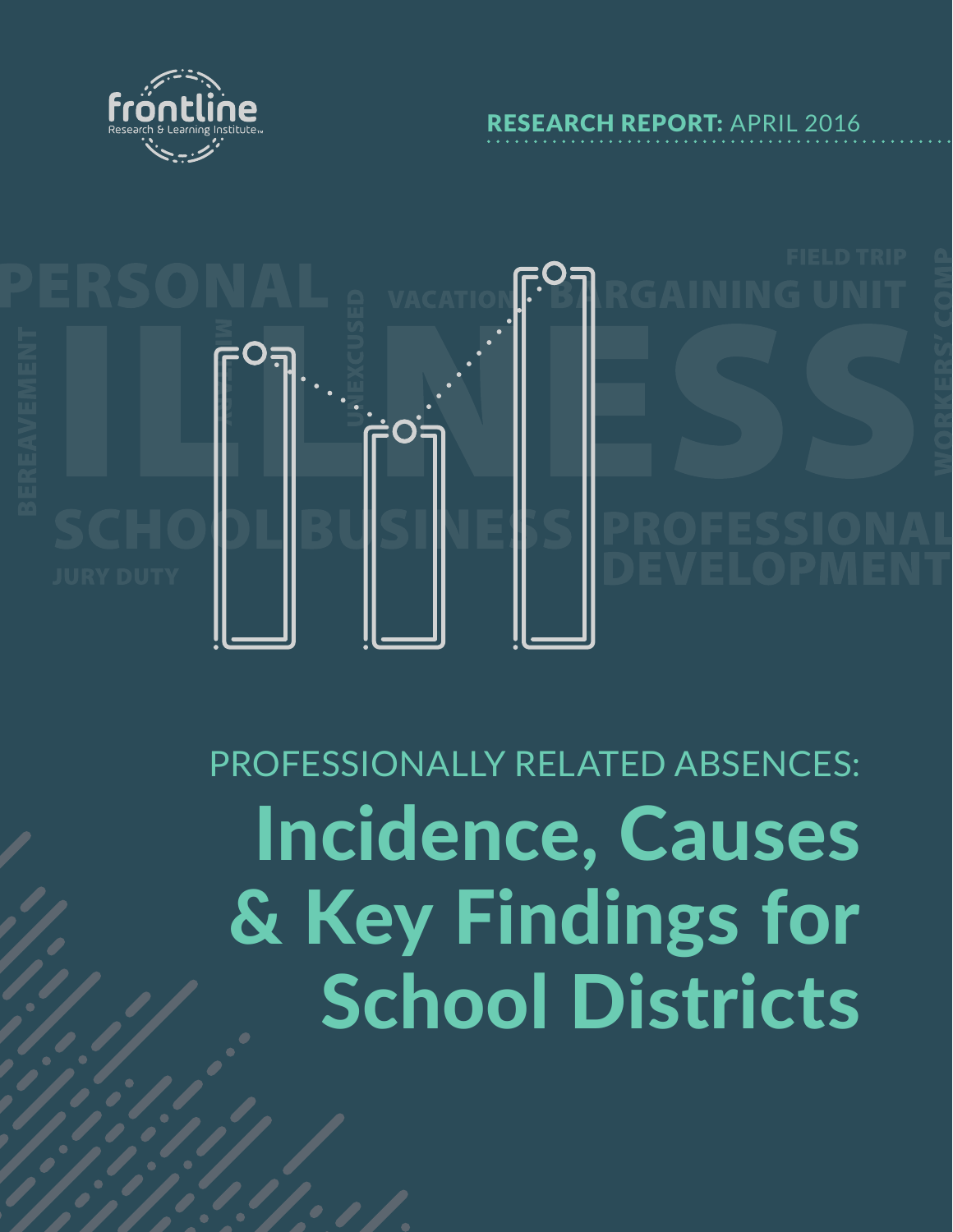## Table of Contents

| What the Practitioners Say: Primary Market Research13 |
|-------------------------------------------------------|
|                                                       |
|                                                       |
|                                                       |

*This report was developed in close collaboration with the Center for Research and Reform in Education at Johns Hopkins University.*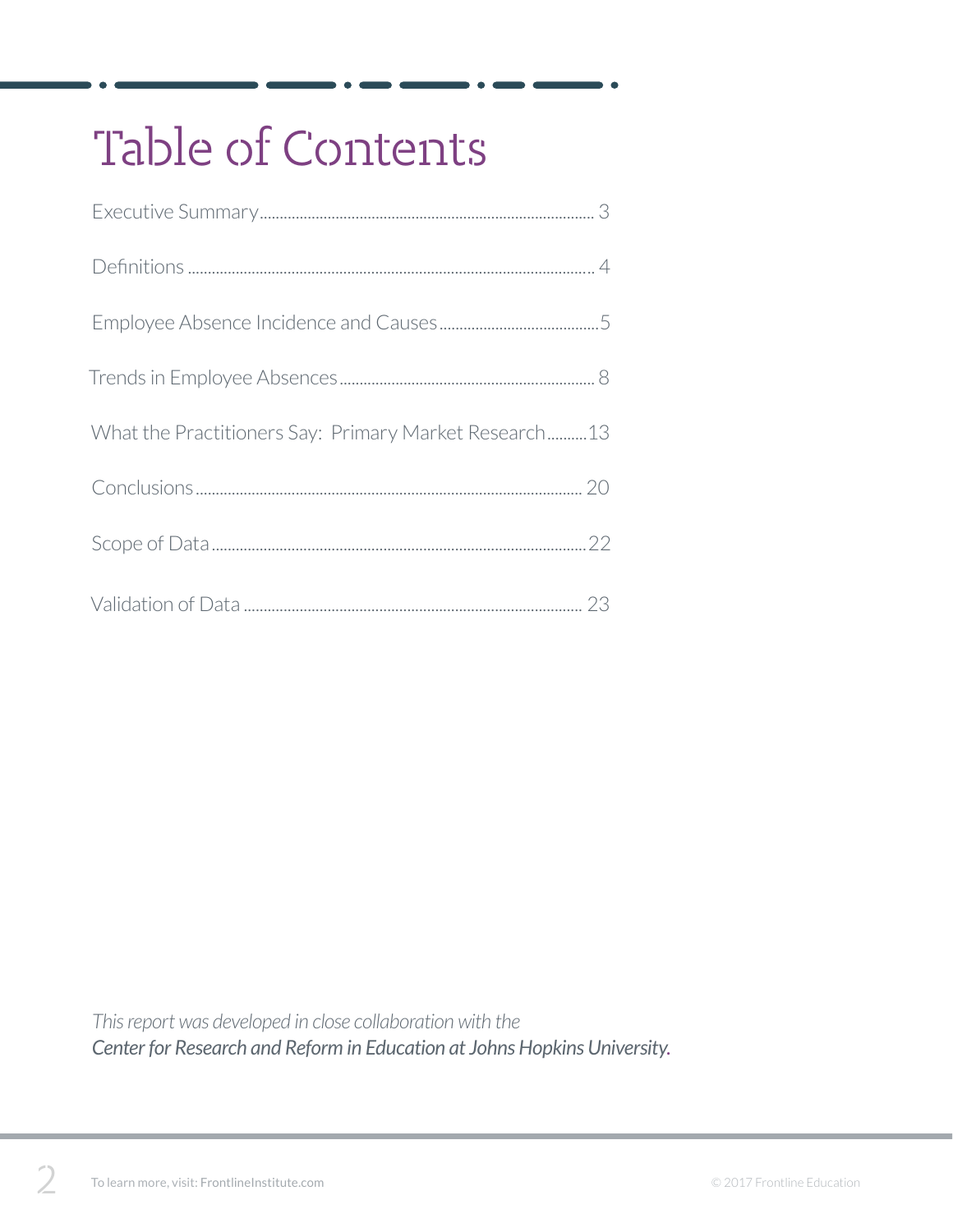## Executive Summary

This report focuses on the incidence and potential impacts of professionally related absences of educational employees in districts and other K-12 organizations across the United States.

Unlike personal absences (illness, bereavement, etc.), professionally related absences are related to an employee's regular responsibilities, and the absence reasons and dates are directed or approved by districtor school-level leaders.

#### **Objectives**

This report analyzes data from 4,535 K-12 organizations using the Aesop employee absence and substitute management system. It also reviews results from a national survey completed by school district staff in 690 school districts.

The report addresses the following objectives:

- *• Increase awareness regarding the number of absences that are professionally related*
- *• Provide data regarding actual trends in professionally related absences*
- *• Analyze the degree of common understanding between Human Resources and Curriculum and Instruction personnel regarding the incidence and impact of professionally related absences*
- *• Suggest strategies for reducing these professionally related absences*

#### **Summary of Findings**

The data indicate that approximately one-fifth of all absences are professionally related, with approximately half of these absences related directly to professional development. Employees who are absent and require a substitute to cover their absences are more than twice as likely to be out for professionally related reasons.

While the average number of professionally related absences has declined slightly over three years, the average number of absences for professional development specifically has remained relatively stable.

Despite this, the ability to fill absences with substitutes has steadily declined across all absence categories over the last three years.

Further exacerbating this issue, approximately onethird of all professionally related absences requiring a substitute are reported within four days of the absence date, which is surprising given that these types of absences are typically planned weeks in advance. The data show a decline in the ability to fill absences as the lead time shortens.

Based upon the survey of nearly 700 district staff, perceptions of professionally related absence numbers are relatively close to actual numbers. However, there is a difference in perspective when disaggregated by administrative role, with Superintendents and Curriculum and Instruction personnel perceiving these absences to be less frequent than Human Resources personnel.

Similarly, the data show that nearly half of Human Resources personnel think professionally related absences should be decreased, while almost threequarters of Curriculum and Instruction personnel think current levels should be maintained or increased.

The collaboration between these departments around professionally related absences is another source of discrepancy, with Superintendents and Curriculum and Instruction personnel perceiving greater collaboration with Human Resources personnel than is perceived by those in Human Resources.

The report concludes with strategies for increasing collaboration between these departments in an effort to reduce professionally related absences and increase fill rates to ultimately reduce costs and – most importantly – increase employee effectiveness and instructional time.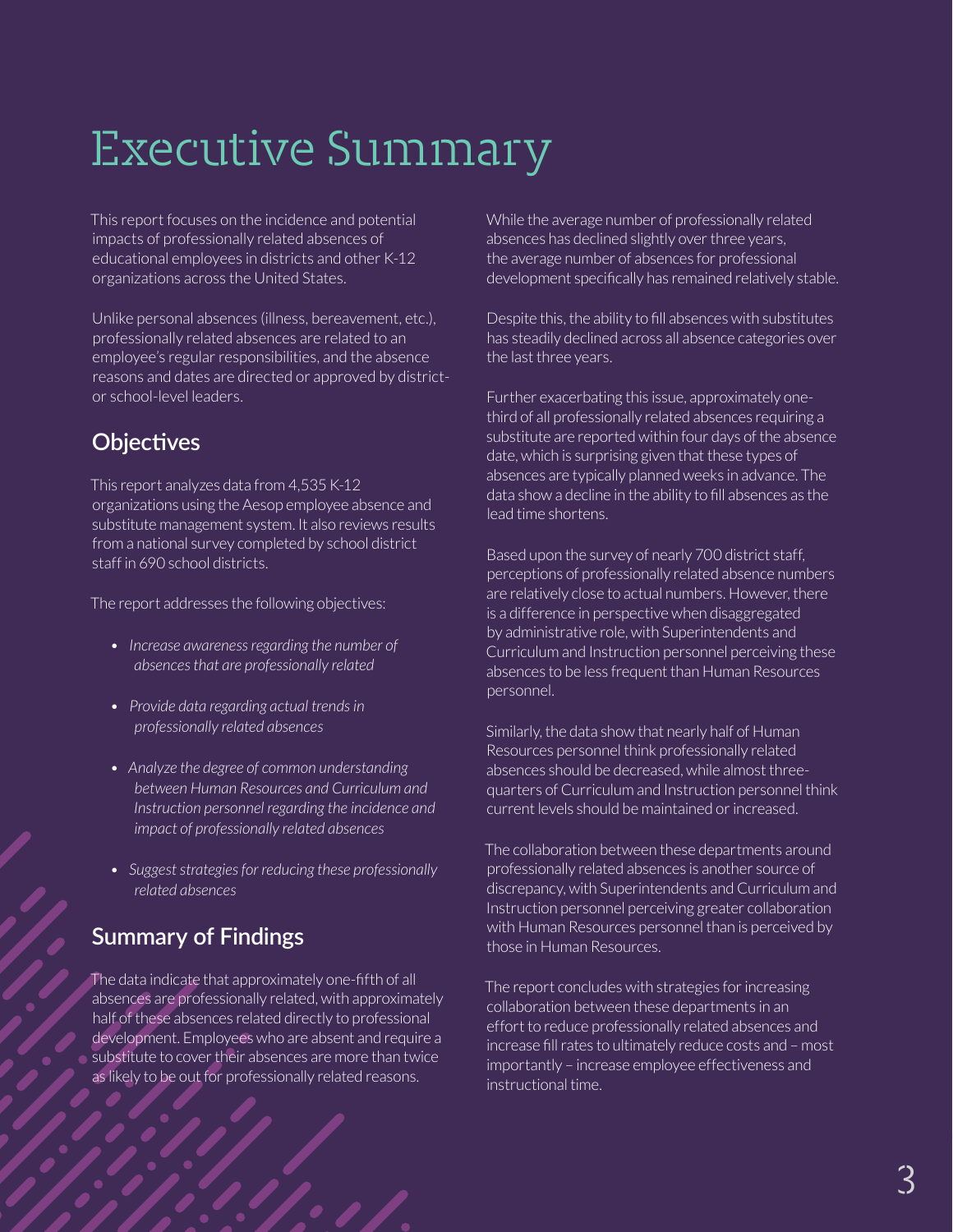## Definitions:

**Professionally related absences** are absences related to an employee's regular responsibilities that are directed or approved by the organization (district) or school. Unlike personal absences (illness, bereavement, etc.), the individual's reasons and dates for being absent are directly controlled or approved by organization- or schoollevel leaders.

*What they include: professional development, field trips, association/ bargaining unit work, school business*

*What they do not include: illness, vacation, personal time off, bereavement, jury duty, military leave, unexcused absences, workers' compensation.*

**Employees requiring a sub:** Includes only absences for individuals in positions where a substitute is required, whether teachers or other employee types, such as bus drivers. Each absence day counts once regardless of duration. For instance, a two-hour absence counts the same as a full-day absence.

**Employees not requiring a sub:** Includes only absences for individuals in positions where a substitute is not required. Each absence day counts once regardless of duration. For instance, a two-hour absence counts the same as a full-day absence.

**Three-year period:** The data included in this report represent a threeyear period based upon a standard school year cycle, from July 1, 2012, through June 30, 2015.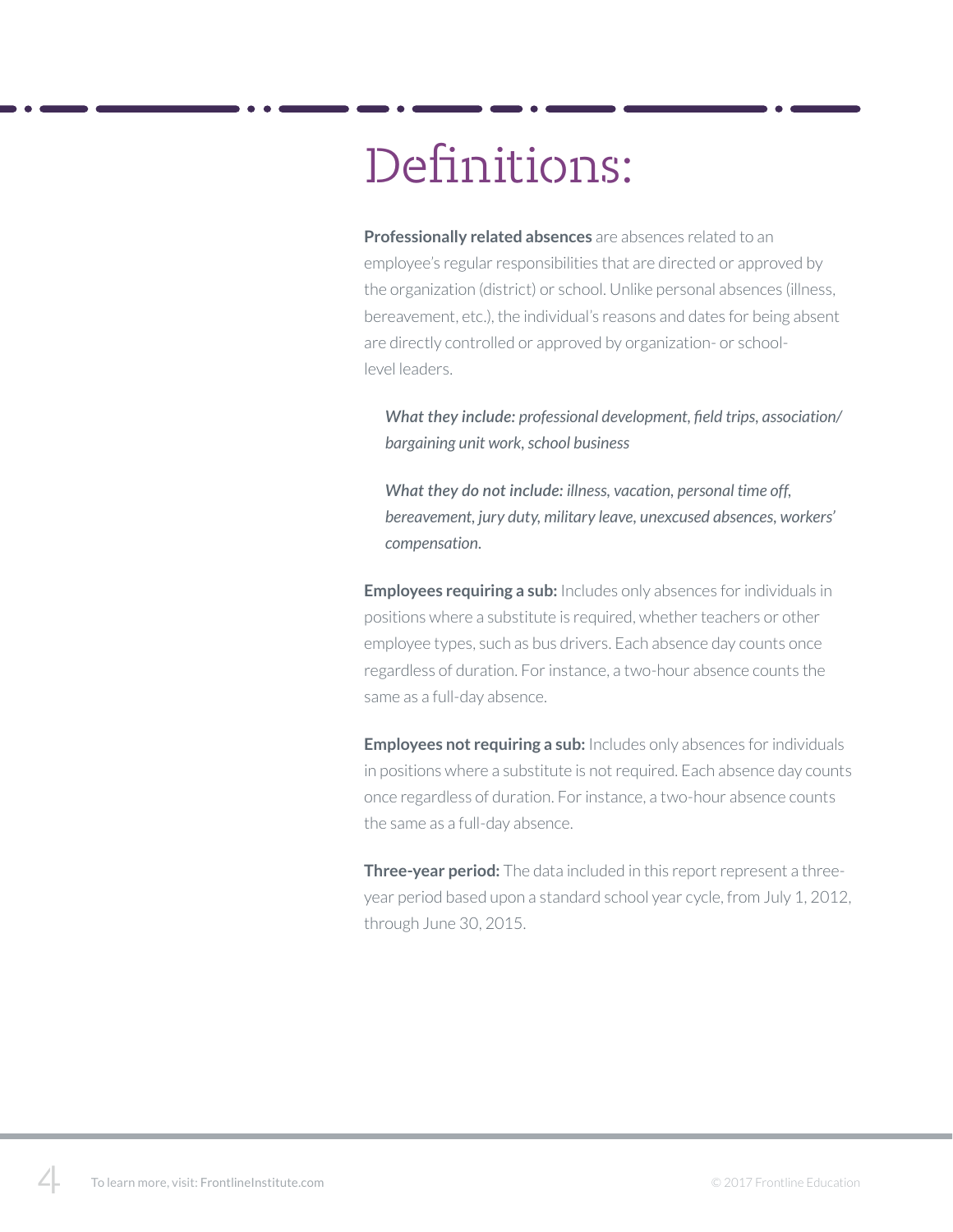## Employee Absence Incidence and Causes

### **All Absence Reasons**

Figure 1 shows a breakdown of all absences by reason for a three-year period. This data was collected from Aesop, an employee absence and substitute management system, and represents more than 4,500 K-12 organizations across the nation.

| <b>Absence Reasons</b>          | <b>Total</b> | <b>Employees</b><br><b>Requiring</b><br><b>Sub</b> | <b>Employees</b><br><b>Not Requiring</b><br><b>Sub</b> |
|---------------------------------|--------------|----------------------------------------------------|--------------------------------------------------------|
| <b>Illness</b>                  | 48%          | 49%                                                | 41%                                                    |
| Personal Time Off               | <b>17%</b>   | 18%                                                | 16%                                                    |
| <b>Professional Development</b> | 10%          | 11%                                                | 6%                                                     |
| <b>School Business</b>          | 8%           | 9%                                                 | 4%                                                     |
| Vacation                        | 6%           | 2%                                                 | 21%                                                    |
| Other                           | 6%           | 6%                                                 | 6%                                                     |
| Bereavement                     | 2%           | 2%                                                 | 2%                                                     |
| <b>Field Trip</b>               | 1%           | 1%                                                 | 0%                                                     |
| Unexcused Absence               | 1%           | 1%                                                 | 1%                                                     |
| <b>Workers' Compensation</b>    | $1\%$        | 1%                                                 | 2%                                                     |
| <b>Jury Duty</b>                | 0%           | 1%                                                 | 0%                                                     |

#### **Figure 1**

Absence Reasons Over a Three-Year Period

*Note: Not included in this figure are absences reasons accounting for less than 1% of absences each — including Military Leave and Association/ Bargaining Unit meetings.*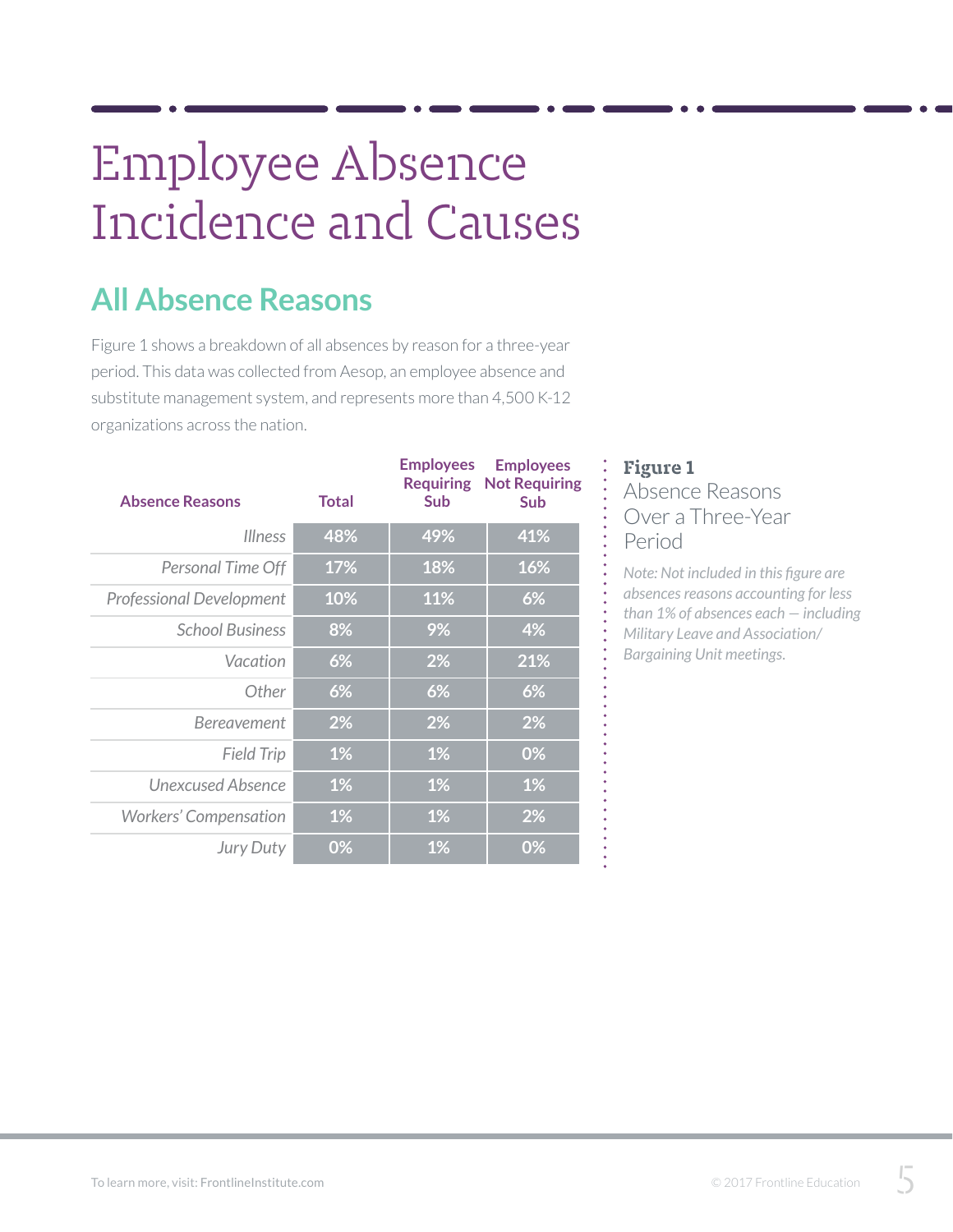### **Absence Reasons by Professionally Related vs. Personal**

Absence reasons can be further examined by grouping according to professionally related vs. personal absences. As seen in Figure 2, professionally related absences account for roughly one-fifth (19%) of the total absences and absences for employees requiring a substitute (21%). Personal absences account for the remainder (81% and 79%, respectively). Professionally related absences are lower for employees not requiring a substitute (10%).



*Professionally Related Absences* **Personal Absences** 

**16,674,052** *Total professionally related absences over a three-year period*

**70,647,954** *Total personal absences over a three-year period*

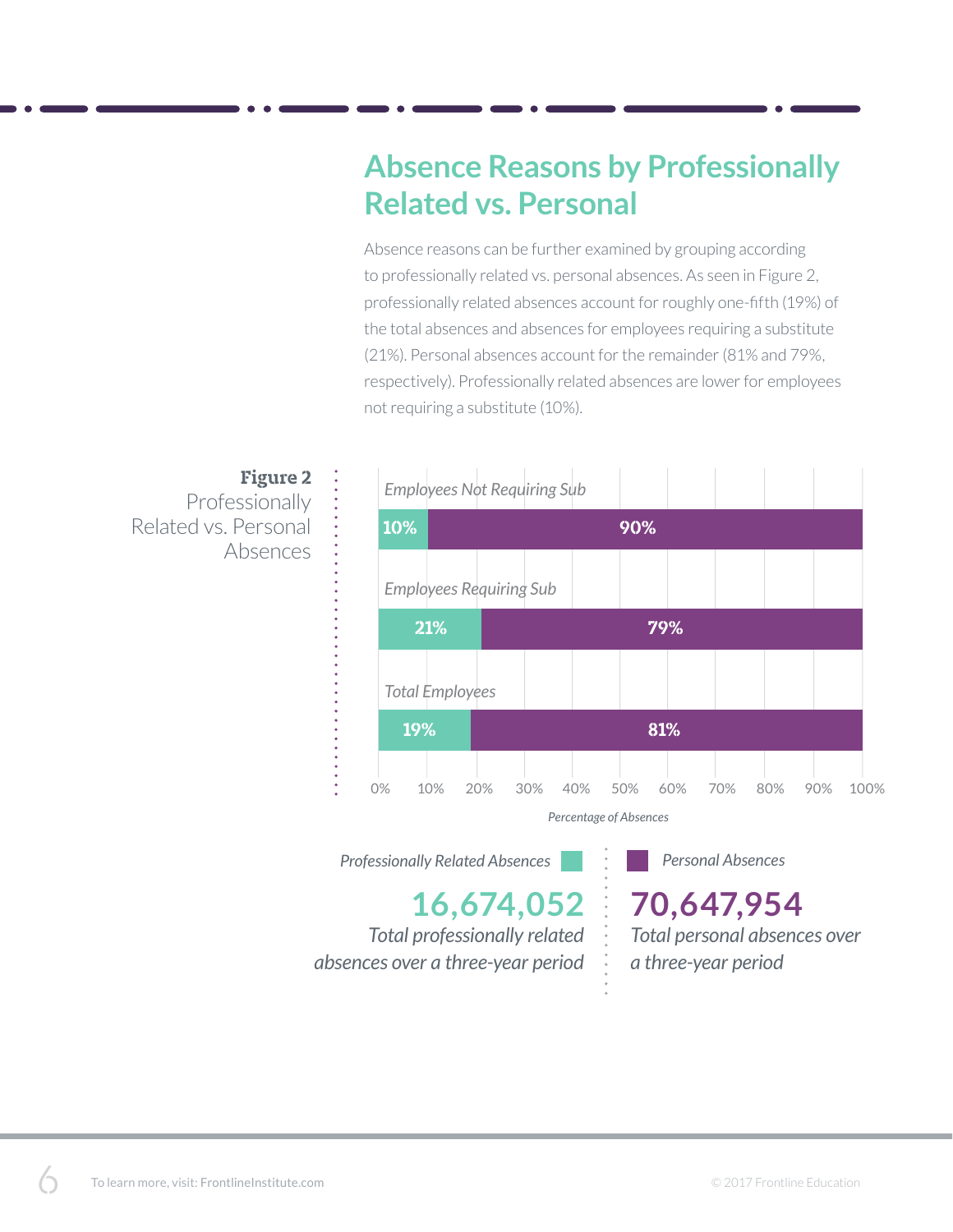Looking at just professionally related absences, Figure 3 shows:

- School district employees have an average of **2.99** professionally related absences each year.
- An average of **3.23** professionally related absences per year require a substitute.
- An average of **1.83** professionally related absences per year do not require a substitute.

| <b>School Year</b> | <b>Employees</b><br><b>Requiring Sub</b> | <b>Employees Not</b><br><b>Requiring Sub</b> | <b>Total</b> |
|--------------------|------------------------------------------|----------------------------------------------|--------------|
| 2012-13            | 3.31                                     | 1.88                                         | 3.06         |
| 2013-14            | 3.24                                     | 1.88                                         | 3.01         |
| 2014-15            | 3.17                                     | 1.75                                         | 2.93         |
| Total              | 3.23                                     | 1.83                                         | 2.99         |

#### **Figure 3**

Average Number of Professionally Related Absences per Employee

### **KEY FINDINGS**

- *• Illness and personal time together account for approximately two-thirds of all absences. Illness alone accounts for nearly half of all absences.*
- *• Approximately one-fifth of all absences are professionally related, with more than half of these absences related directly to professional development.*
- *• Employees who are absent and require a substitute to cover their absences are nearly twice as likely to be out for professionally related reasons than those who do not require a substitute.*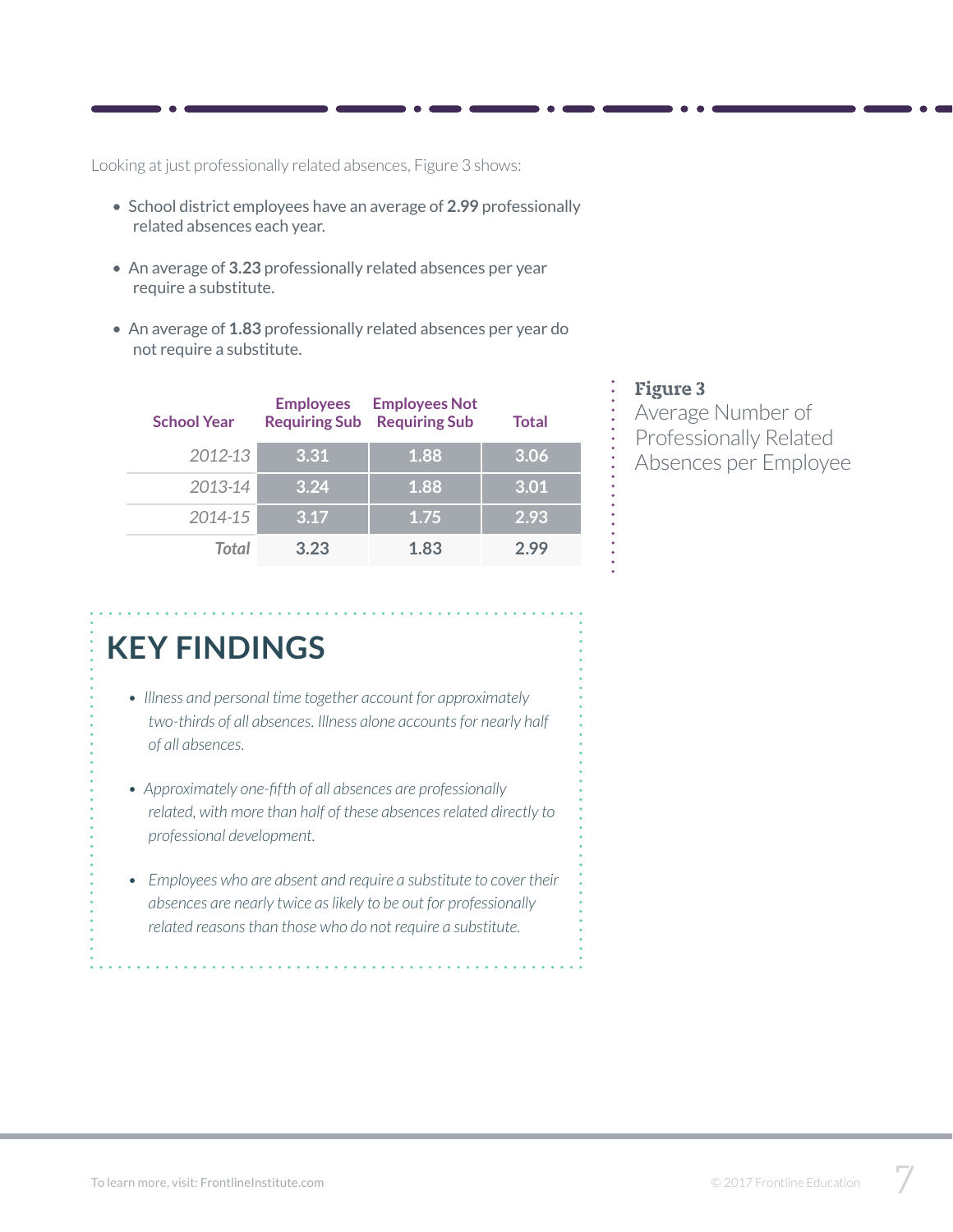## Trends in Employee Absences

Three-year trend data presented in Figure 4 suggest that professionally related absences are decreasing. The rate of the decline, however, is noticeably smaller for absences associated with professional development than with other reasons.

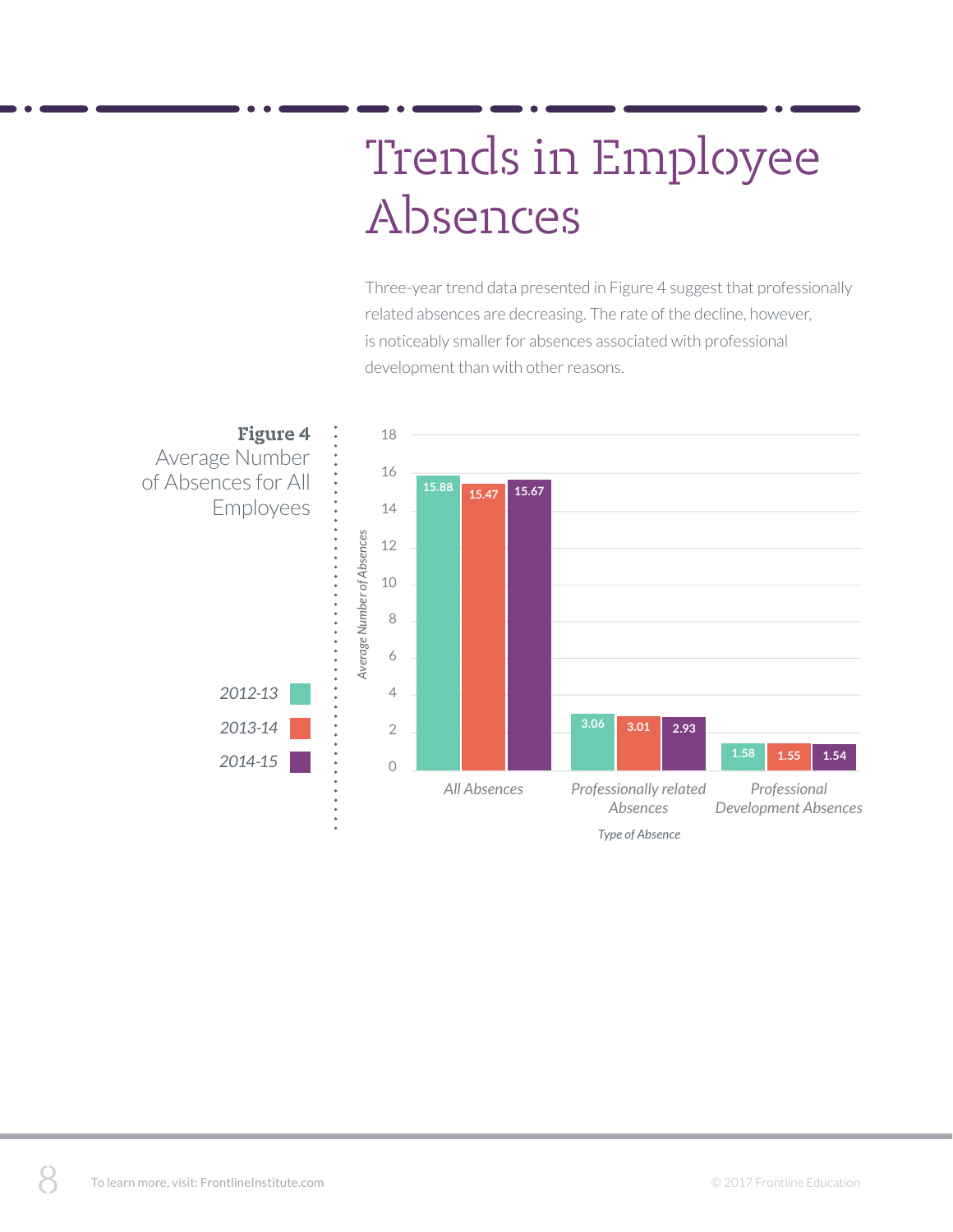### **Absences for Professional Development**

Exploring the data further, Figure 5 shows the breakdown of the average number of days per year employees are absent for professional development, broken out by those not requiring a substitute versus those requiring a substitute.

| <b>School Year</b> | <b>Employees Not</b><br><b>Requiring Sub Requiring Sub</b> | <b>Employees</b> | Total |
|--------------------|------------------------------------------------------------|------------------|-------|
| 2012-13            | 1.06                                                       | 1.69             | 1.58  |
| 2013-14            | 1.03                                                       | 1.66             | 1.55  |
| 2014-15            | 1.02                                                       | 1.64             | 1.54  |

#### **Figure 5**

Average Number of Employee Absences per Year for Professional Development

### **KEY FINDINGS**

- *• Professionally related absences (which include those for professional development, school business and more) are decreasing, while absences due specifically to professional development have remained relatively steady at close to an average of 1.55 days a year.*
- *• More of these absences for professional development require substitutes than not, with similar, small decreases in average absence numbers in both categories.*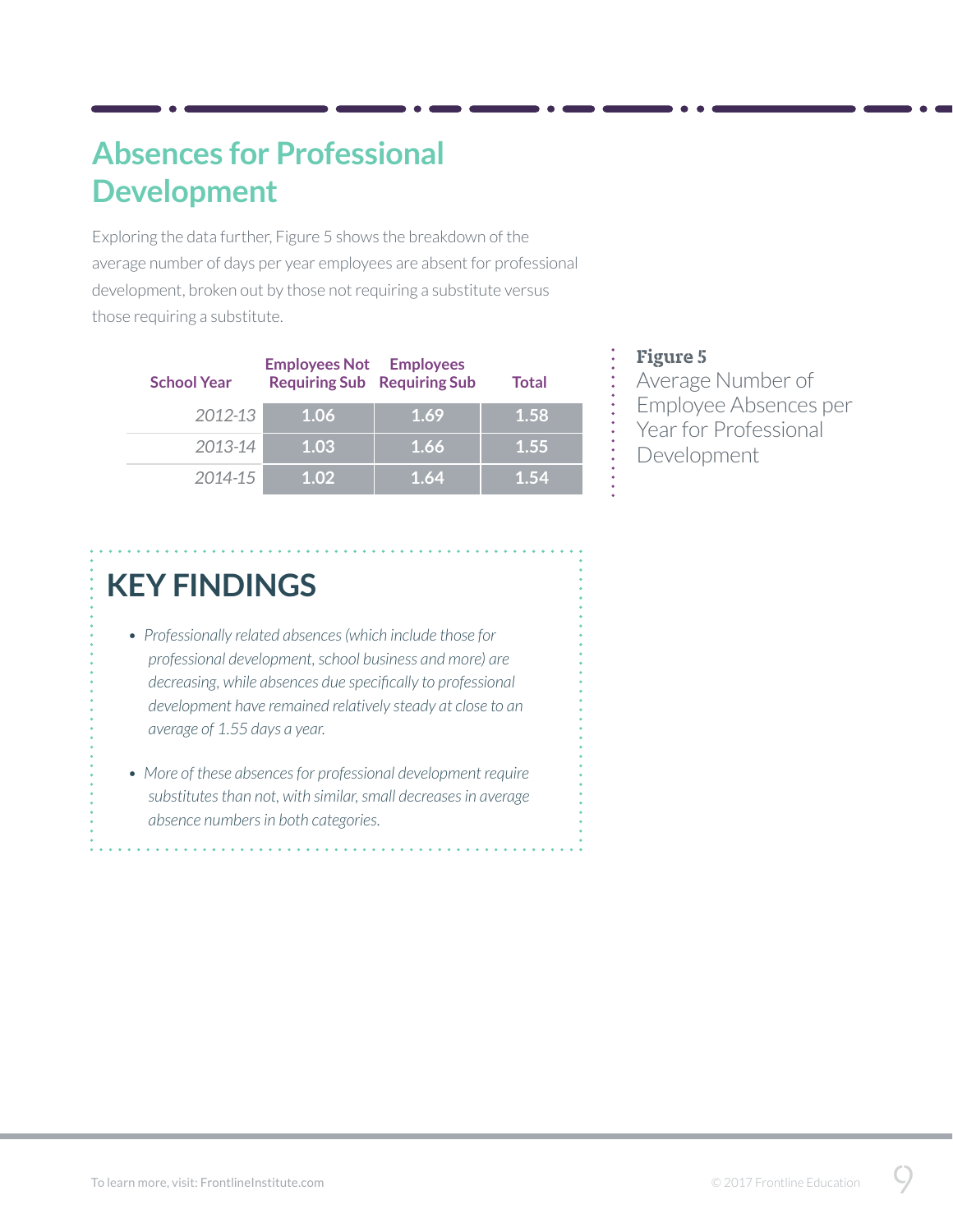### **Substitute Fill Rates by Absence Type**

Despite the relatively steady rate of absences from 2012-13 to 2014-15 for professional development absences, finding a substitute (i.e., the fill rate) for professional development absences has become more difficult, as it has for all absence types (Figure 6):



*• Success at filling absences with substitutes has declined over the last three years for all absence categories.*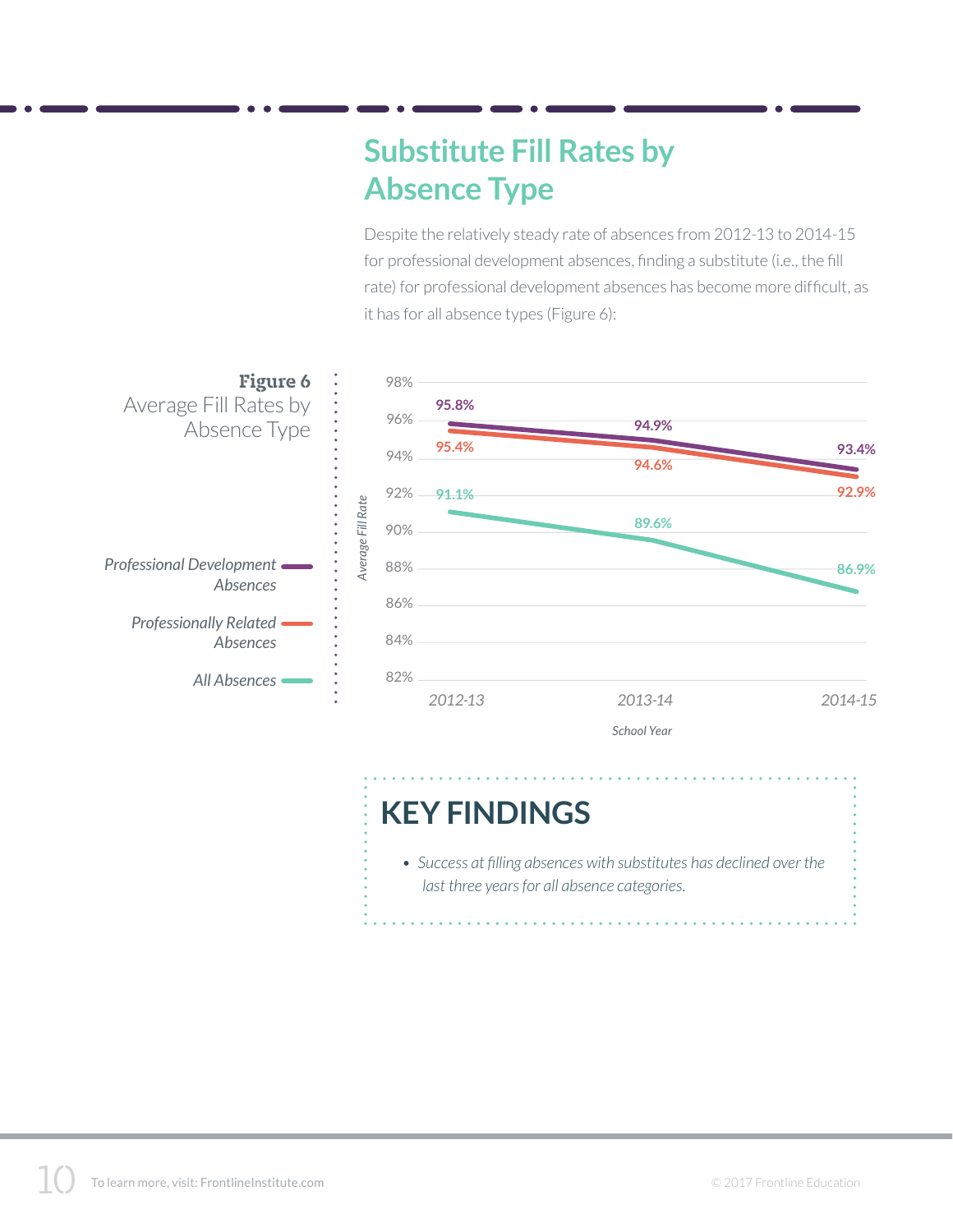### **Absence Lead Time & Fill Rates**

As shown in Figure 7, the majority (53%) of professionally related absences requiring a substitute are reported less than 10 days before occurrence, and 32% are reported within four days of the absence. Yet, absences that are directed or approved by the district are typically planned well in advance of such reports.

The 46% of absences reported with 10 or more days of lead time provide greater opportunity for departments to locate and schedule substitutes or make other suitable arrangements for covering work, lessening the burden that often falls on the principal to plan for and fill last-minute absences.



#### **Figure 7**

Frequency of Absence Lead-time Intervals for Professionally Related Absences Requiring a Substitute

*Note: An additional 1.66% of absences are entered after the absence occurs.*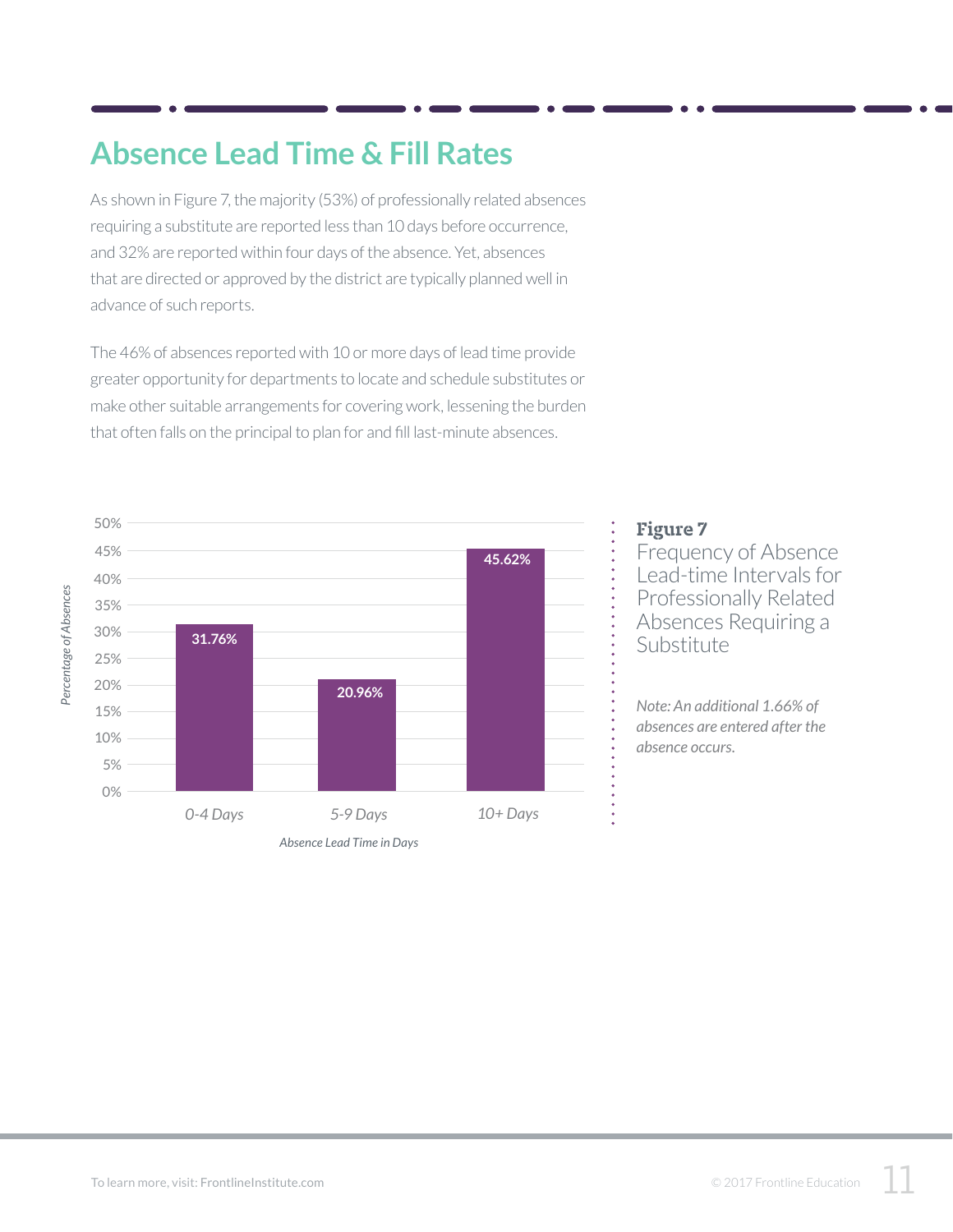Figure 8 further illustrates the importance of absence lead time, where data show a steady decline in fill rates as absence lead time lessens. This chart represents all professionally related absences requiring a substitute.



## **KEY FINDINGS**

- *• Over half of professionally related absences requiring a substitute are reported less than 10 days before the absence occurs.*
- *• In many instances, absence lead time is shorter than would be expected for professionally related absences, which shortens planning and preparation time.*
- *• Shorter lead times have a negative effect on fill rates.*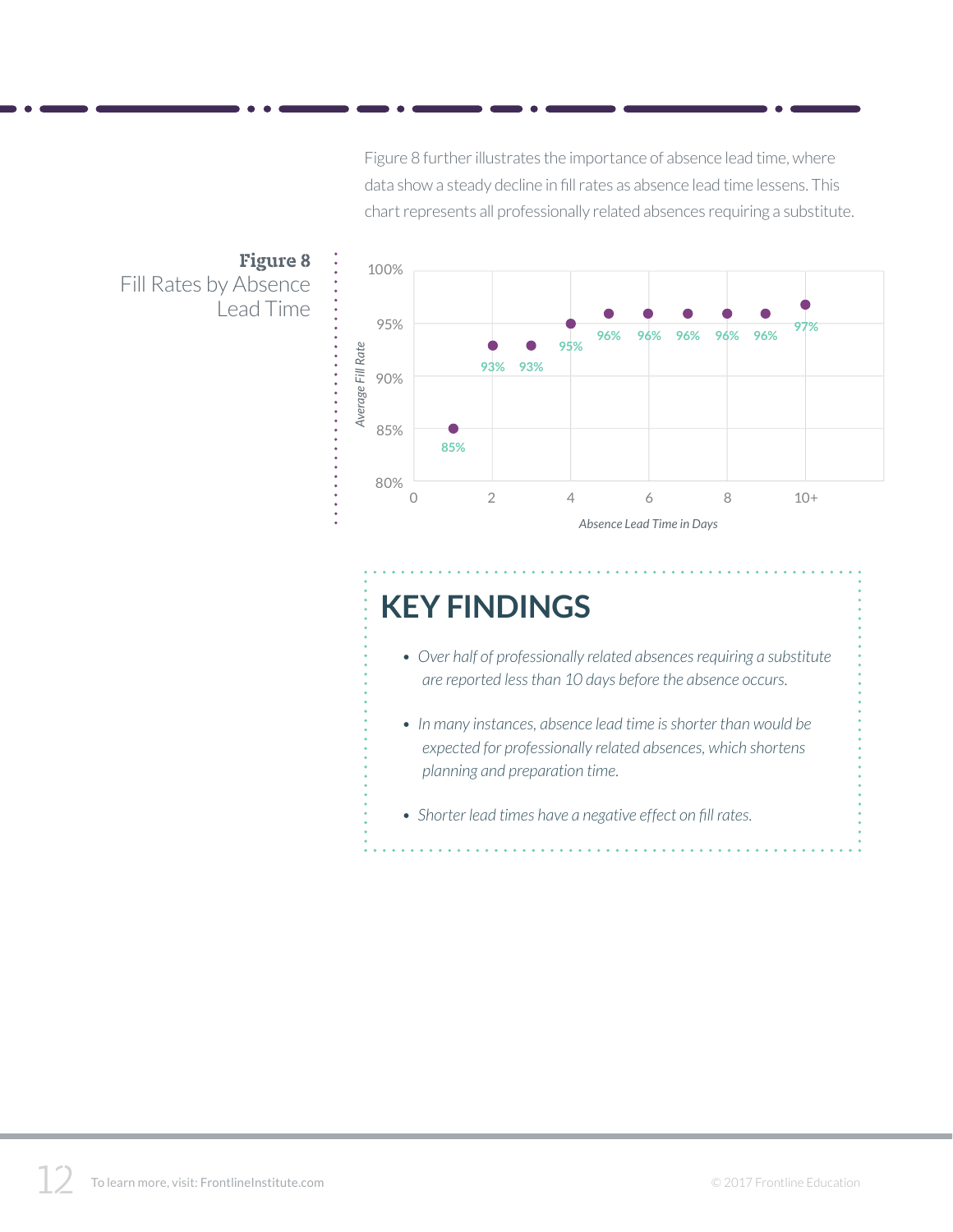## What the Practitioners Say: Primary Market Research

To ascertain how practitioners view the incidence and impacts of employee absences, Frontline Technologies, with assistance from the Center for Research and Reform at Johns Hopkins University, developed a survey distributed to organization- and district-level personnel. Results of the primary market research, and an analysis to how practitioners' perceptions align to what the data indicate, are reviewed below.

### **Perception vs. Reality**

One focus of the survey was to investigate perceptions around professionally related absences and the degree to which Instructional and Human Resources offices share these perceptions.

#### Survey Question: *Provide your best estimate of the percentage of total employee absences that are professionally related.*

More than 80% of the respondents believe that the incidence of professionally related absences is less than 40% (Figure 9). In contrast, extremely few estimate such absences to exceed 60% of the total percentage of absences.



#### **Figure 9**

Estimated Incidence of Professionally Related Absences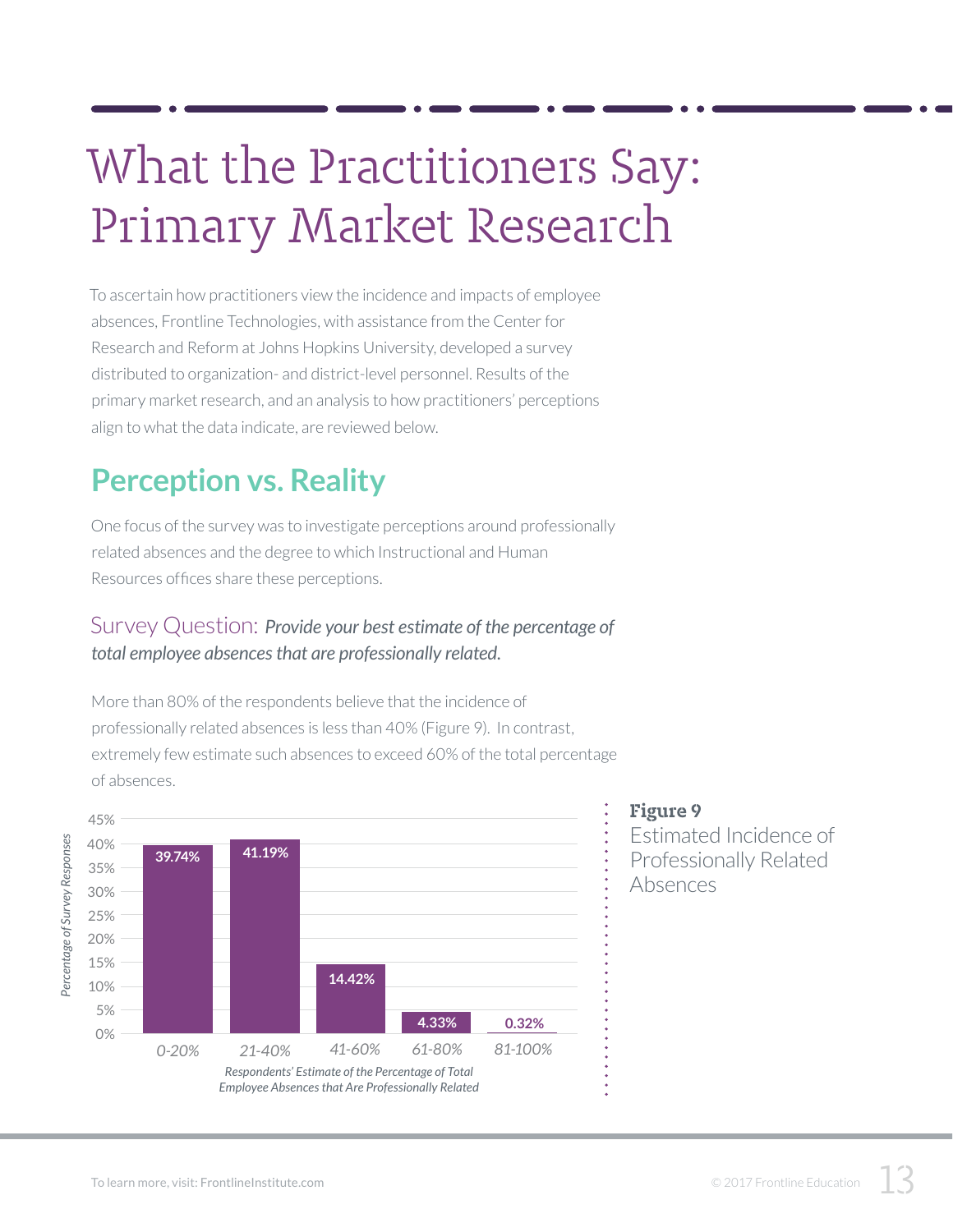When the same questions are examined by district-level role, some differences appear (see Figure 10).





*Respondents' Estimate of the Percentage of Total Employee Absences that Are Professionally related*

|                          | $0 - 20%$ | 21-40% | 41-60% | 61-80% | 81-100%  |
|--------------------------|-----------|--------|--------|--------|----------|
| Business / Finance       | 28.57%    | 50.00% | 7.14%  | 14.29% | $0.00\%$ |
| Curriculum & Instruction | 46.67%    | 34.29% | 16.19% | 2.86%  | $0.00\%$ |
| Human Resources          | 34.13%    | 45.07% | 16.27% | 4.27%  | 0.27%    |
| Superintendent           | 54.39%    | 35.09% | 7.02%  | 3.51%  | $0.00\%$ |
| Technology               | 45.45%    | 36.36% | 9.09%  | 9.09%  | 0.00%    |

### **KEY FINDINGS**

- *• Superintendents and Curriculum and Instruction personnel are the most likely to perceive professionally related absences as relatively infrequent (i.e., less than 20% of all absences).*
- *• Business and Human Resources personnel are the most likely to perceive such absences as relatively frequent (i.e., greater than 20% of all absences).*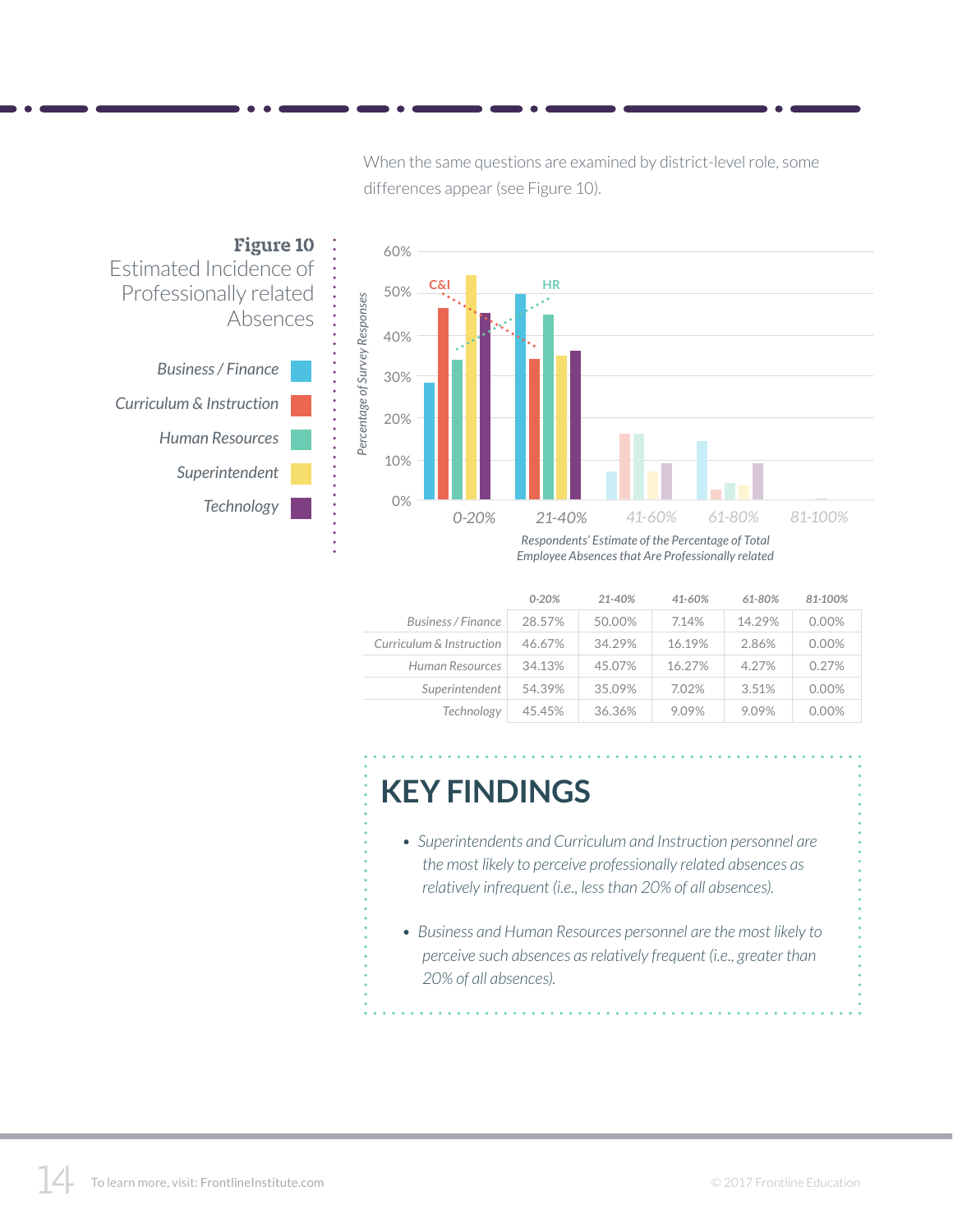#### Survey Question: *In your opinion, time spent on professionally related absences is:*



#### **Figure 11** Opinion on Time Spent on Professionally related Absences

The overall sentiment is that few think the time spent on professionally related absences should be increased. According to the data (see Figure 4), these absences have in fact seen a slight decrease over the last three years.

Further breakdown of the results by role, however, suggests the sentiments identified above are not consistent. As shown in Figure 12, Curriculum and Instruction personnel tend to be much more satisfied with the amount of time spent on professionally related absences than are Human Resources personnel.



#### **Figure 12**

Opinion on Time Spent by Employees on Professionally related Absences by District-Level Roles

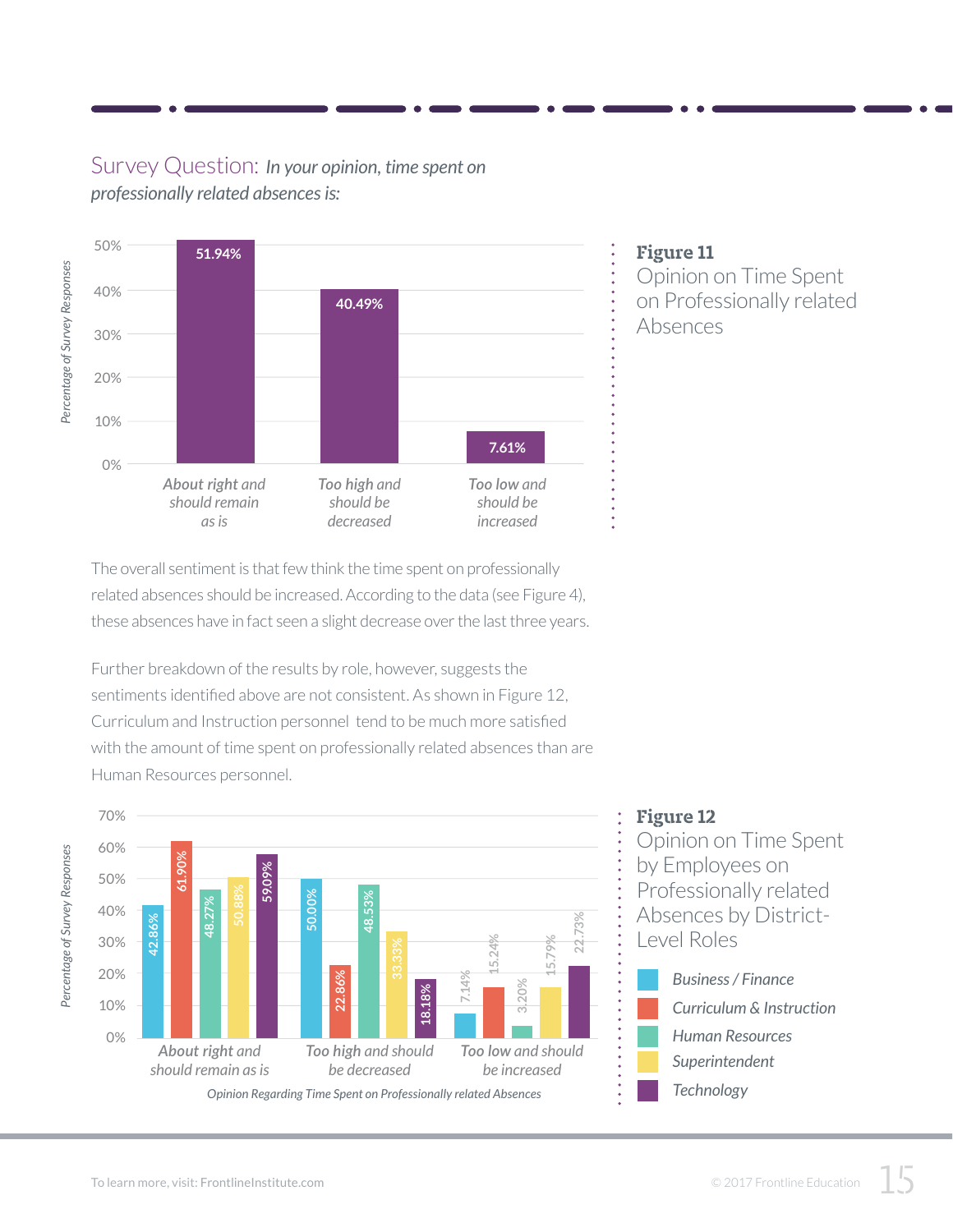## **KEY FINDINGS**

- *• Close to half of Human Resources personnel feel that professionally related absences should be decreased, while hardly any support an increase.*
- *• Nearly 75% of Curriculum & Instruction personnel believe that professionally related absences should be maintained or increased.*
- *• Technology personnel are the most likely of all groups to support an increase in professionally related absences.*

#### How Much Do District Offices Collaborate?

As noted in the survey results, Human Resources professionals and those in Curriculum and Instruction roles tend to have different perceptions on whether or not more time should be spent on professionally-related absences.

Survey Question: *In your organization, to what extent do the Human Resources and Instructional departments collaborate on managing professionally related absences?*

50% **Figure 13** Percentage of Survey Responses Collaboration Between 40% Human Resources and Instructional 30% **Departments** 20%



Figure 13 indicates that 40% of respondents say collaboration around professionally related absences is either rare or non-existent.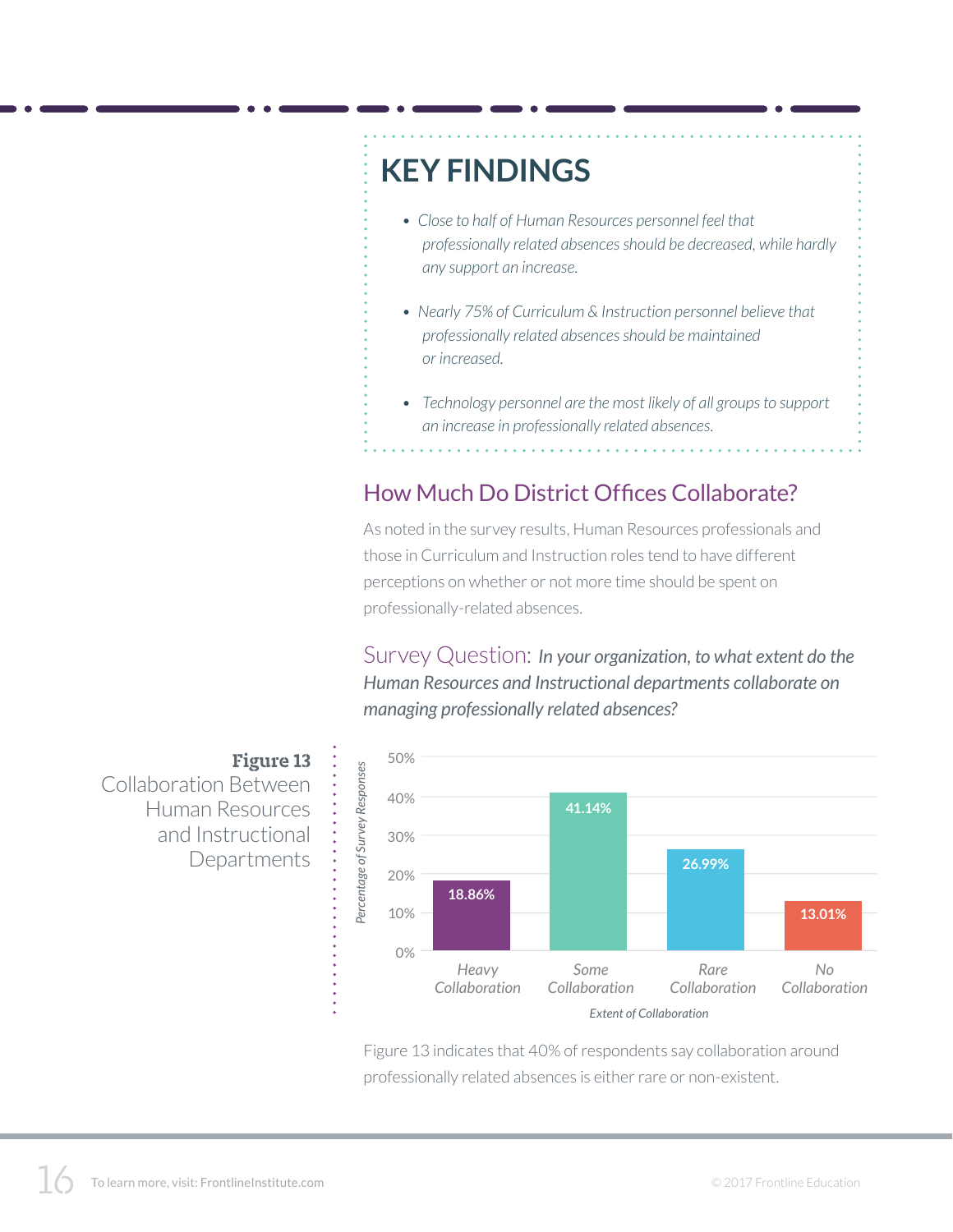Interestingly, the departments differ in their perceptions about collaboration (Figure 14). Results are similar in that no group sees collaboration as very heavy, but those in Curriculum and Instruction perceive collaboration to be somewhat stronger than do those in Human Resources.

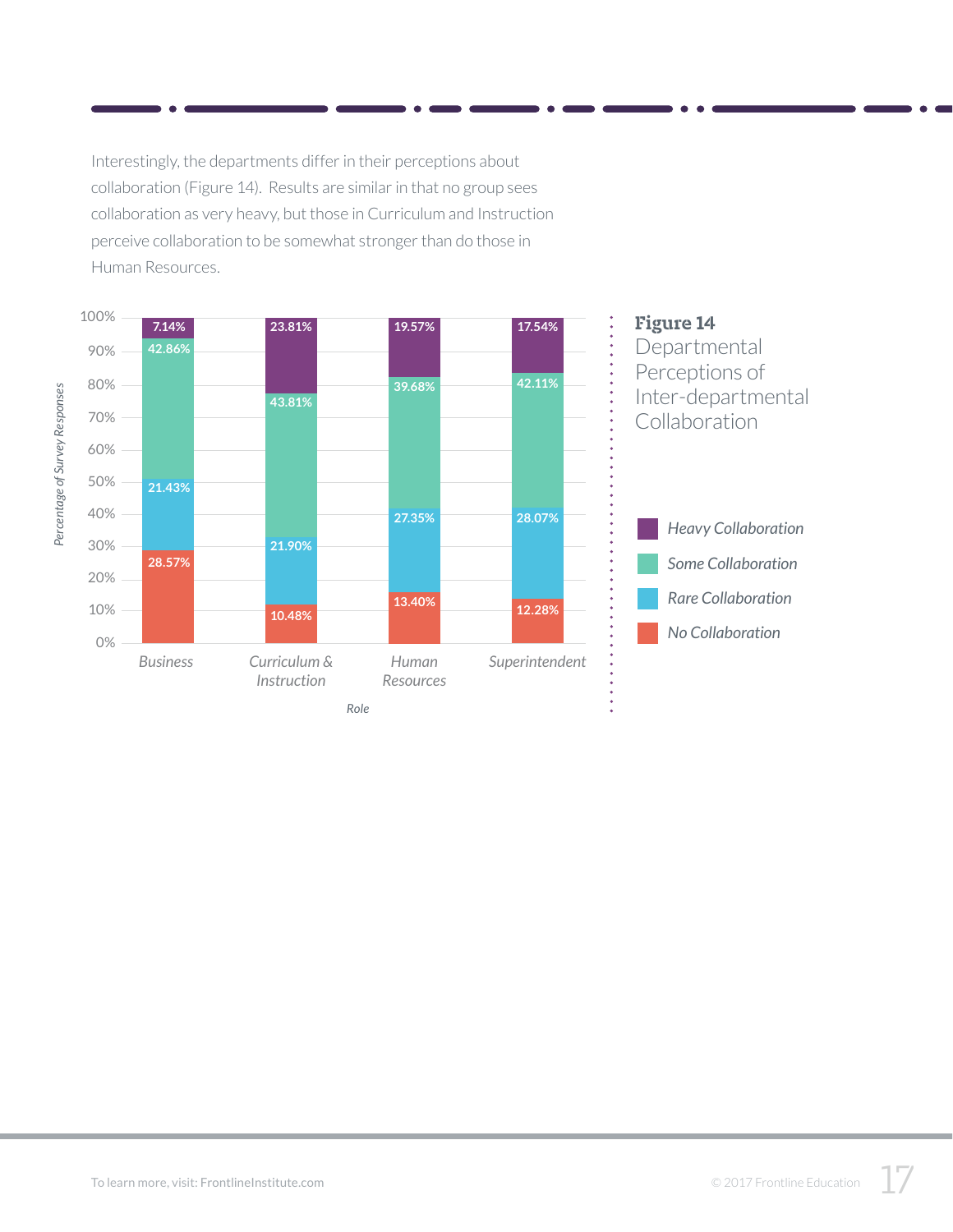#### Focuses of Collaboration

According to the district-level staff, inter-departmental collaborations are stronger and weaker in different areas. As shown in Figure 15:

- The heaviest amount of collaboration occurs around *increasing fill rates through coordinated planning and scheduling* (72% heavy or some; 6% none).
- The least amount of collaboration occurs around *increasing the effectiveness of professional development* (56% heavy or some; 15% none) and *facilitating professional development* (62% heavy or some; 12% none).



*Percentage of Survey Responses*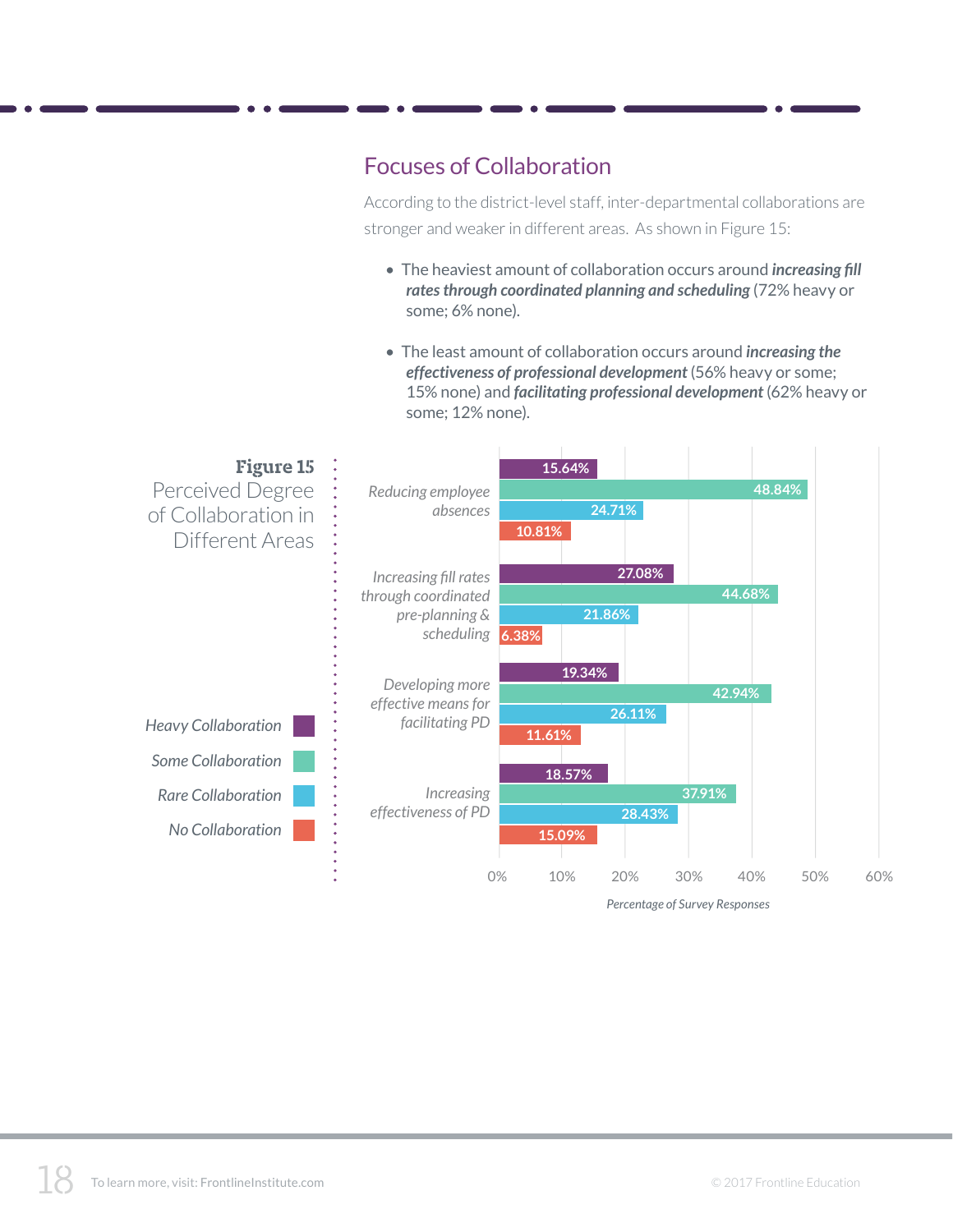## **KEY FINDINGS**

- *• District offices collaborate only rarely to moderately on dealing with professionally related absences.*
- *• Business and Human Resources personnel view the collaborations as less frequent than do Curriculum and Instruction personnel and the Superintendent.*
- *• Collaborations are perceived as stronger for increasing fill rates than for increasing the effectiveness of professional development, facilitating professional development and reducing employee absences.*

Overall the survey results suggest room for greater and more sustained collaboration, which perhaps could increase efficiency by:

- *• Examining the causes for and impacts of delays in reporting absences*
- *• Developing strategies to reduce professionally related absences, increase absence lead time and ensure absences are filled by substitutes.*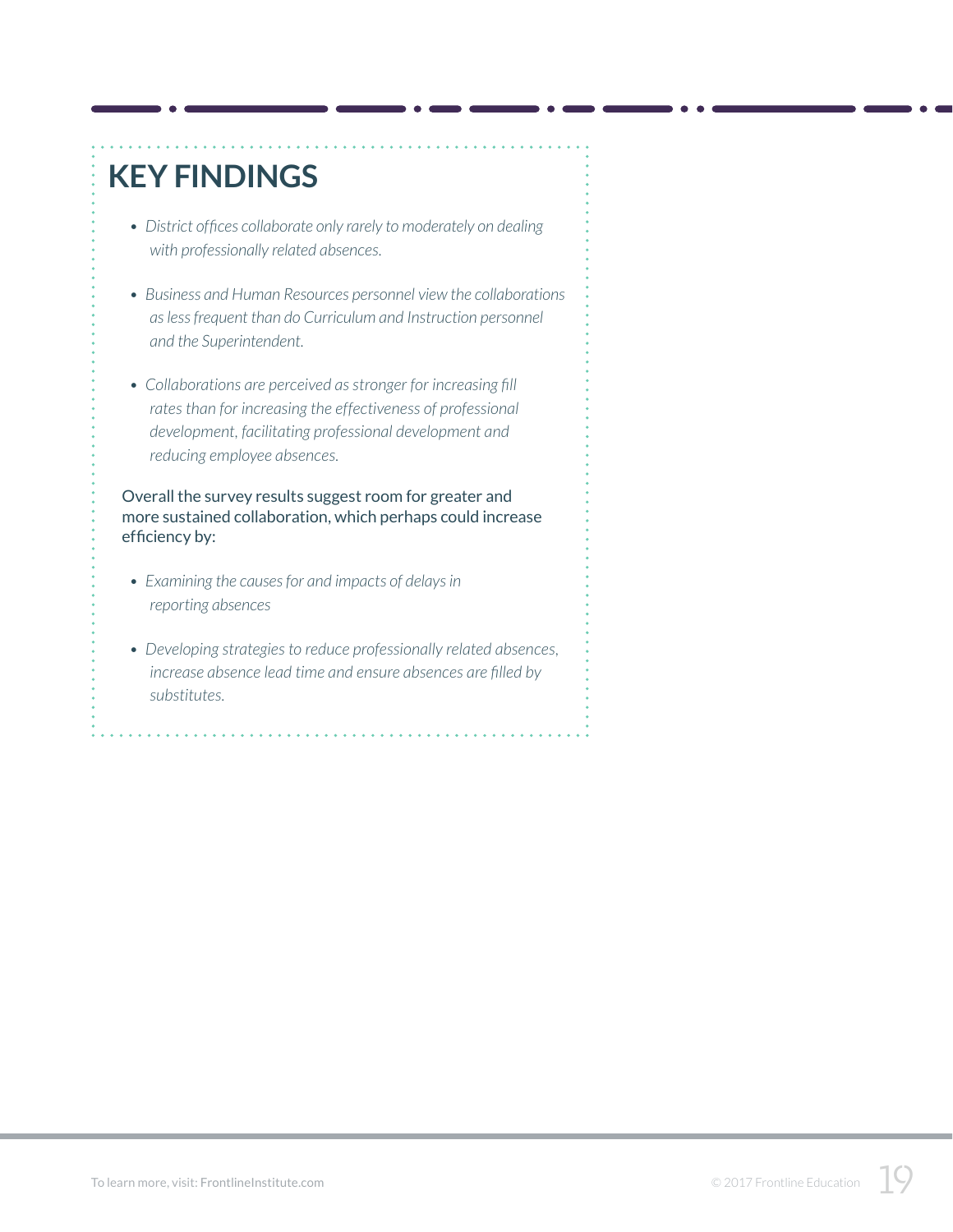## Conclusions

The analyses of reviewed data and school district survey responses support the following overall conclusions:

- *• Professionally related absences account for approximately one-fifth of all absences (almost three per employee per year). Of these absences, approximately half (or 10% of all absences) are related specifically to professional development.*
- *• Employees who are absent and require a substitute to cover their absences are more than twice as likely to be out for professionally related reasons than those who do not require a substitute.*
- *• While the number of professionally related absences has decreased over the last three years, the number of absences specifically for professional development has remained relatively steady during the same time period.*
- *• Despite professionally related absences decreasing, the fill rate associated with these absences has decreased over the past three years, meaning it is more difficult to find substitutes for these absences.*
- *• The ability to fill absences with a substitute is directly impacted by the*  lead time with which the absence is reported. Approximately one-third *of professional absences requiring a substitute are reported within four days of occurrence, contributing to lower fill rates. Presumably, these absences are in fact scheduled long in advance.*
- *• Common understandings and collaboration to deal with absences effectively are fairly weak across district offices.*
- *• Developing strategies to increase and improve inter-departmental collaborations for dealing with absences is strongly recommended.*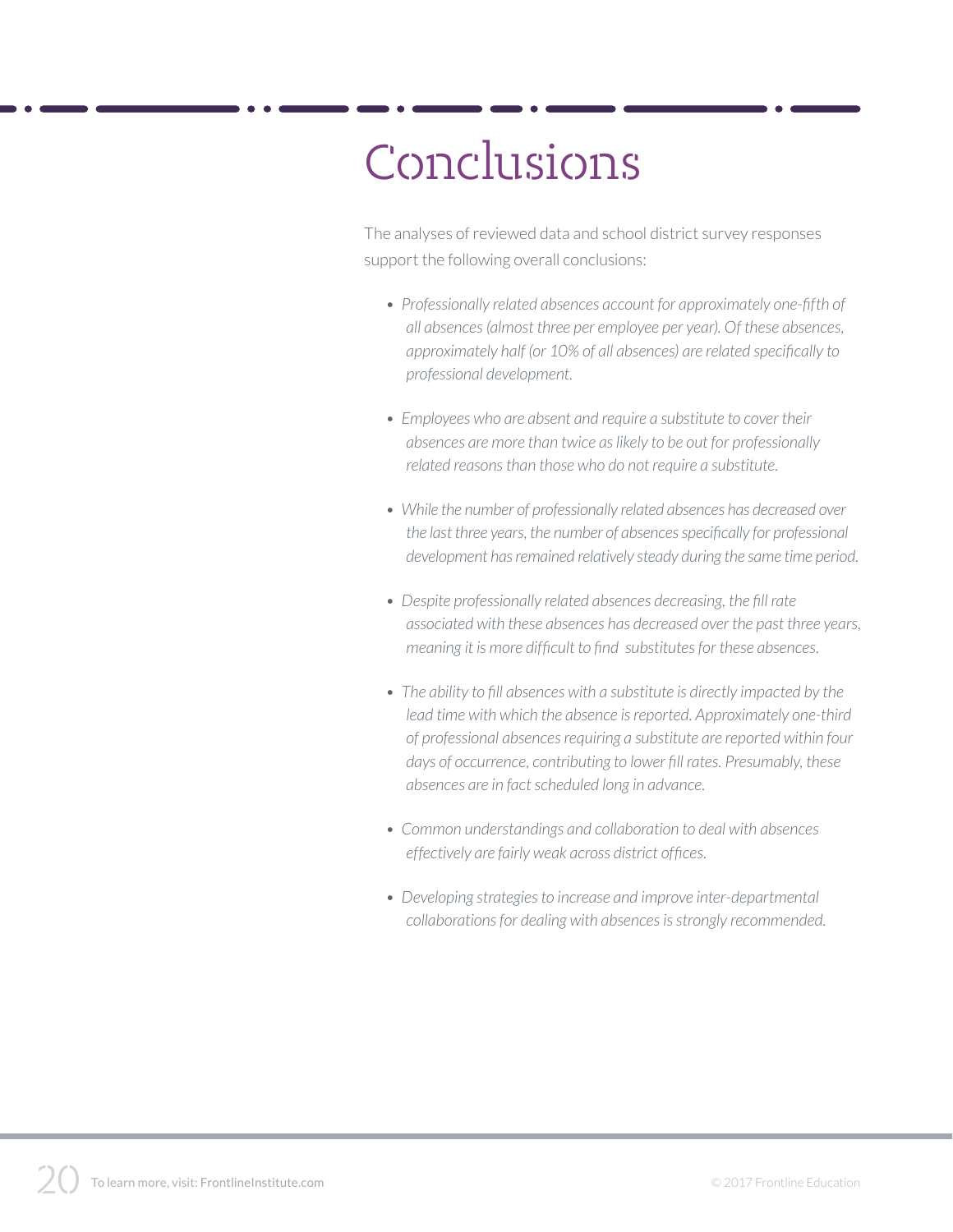## **Suggested Strategies for Increasing Collaboration**

- Use absence trend data to identify low absence and substitute utilization days. Plan high attendance professionally related leave events on these days to increase fill rates.
- Share plans for professionally related leave events prior to enrolling employees (i.e. math workshop for 30 teachers on Tuesday, April 12). If teachers do neglect to request a substitute, Human Resources can proactively remind those who enroll to enter the absence, increasing the likelihood of finding a substitute and reducing last-minute planning for principals.
- Identify district initiatives that teachers and employees are being trained on that may be necessary for substitutes as well to maintain a high level of instruction when a substitute is in place (ex: new child abuse reporting requirements or new lesson plan formats/strategies).
- Review internal coverage options for shorter absences or low-need areas where substitutes may not be as necessary. If there are internal options available or a substitute is not really needed, cover the absence internally so that the substitute can be assigned to a high-need area at another school.
- Collaborative planning at a district level will help level the number of professionally related absences between schools and departments. Awareness of events in other locations will allow for more effective planning for substitute coverage.
- Collaboratively identify alternative scheduling for job-embedded professional learning designs that do not require teacher absences as part of comprehensive, sustainable professional development.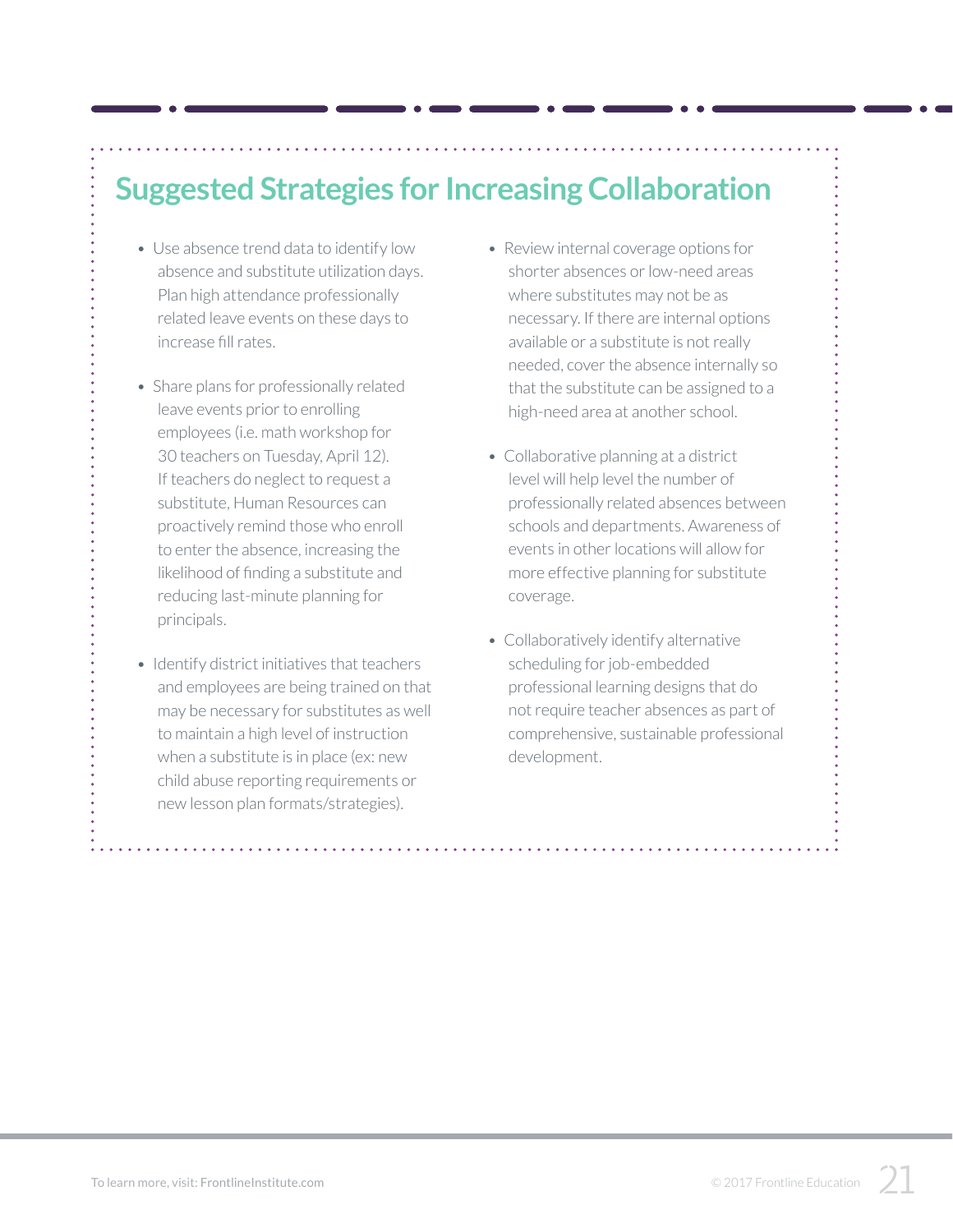## Scope of Data

Data included in this report were obtained from Aesop (the Frontline Technologies teacher absence and substitute placement database), compiled over a three-year period (July 1, 2012-June 30, 2015) from 4,553 client organizations. As displayed in Figure 16, the data include 3,901 school districts, varying in size and geographic type.

**Figure 16** School Districts in Aesop Included in the Report Data

| <b>District Size</b> | <b>District Type</b> |                 |              |  |
|----------------------|----------------------|-----------------|--------------|--|
|                      | <b>Urban</b>         | <b>Suburban</b> | <b>Rural</b> |  |
| Small                | 5                    | 106             | 361          |  |
| Medium               | 145                  | 1,108           | 1,571        |  |
| Large                | 131                  | 162             | 102          |  |
| Extra Large          | 59                   | 56              | 17           |  |

Educational organizations other than public school districts included:

- Educational service agencies = 237
- Charter schools = 202
- $\bullet$  Other = 195

#### Employees

In total, the Aesop data encompass 2,667,888 employees.

- 2,208,725 (82.7%) of employees are in a position requiring a substitute for absences
- 459,163 (17.3%) of employees are in a position not requiring a substitute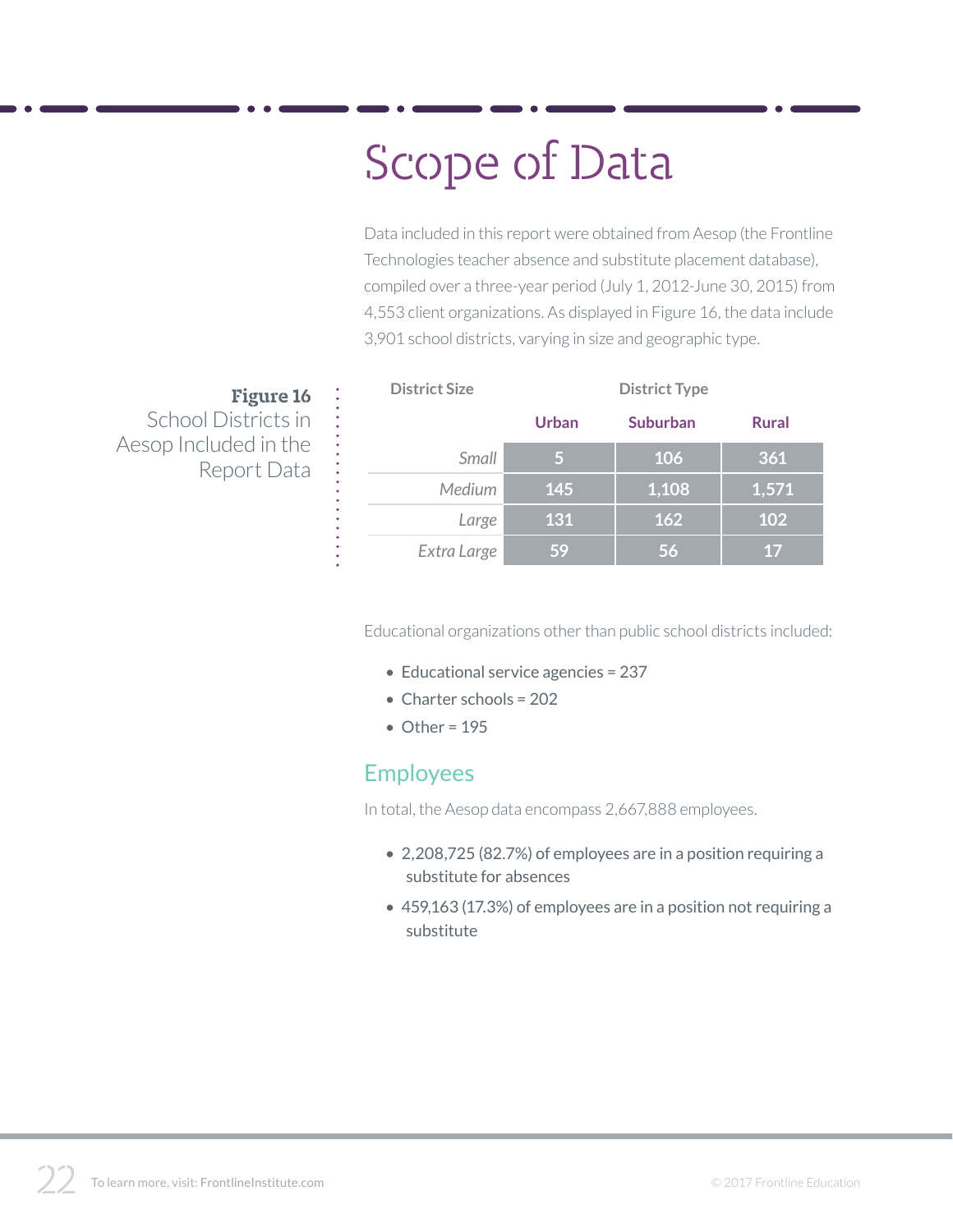#### Survey Study on Employee Absences

- Conducted: January 2016
- Surveys Distributed: 40,802
- Surveys Received: 690

The survey was sent to the following roles:

- Human Resources
- Curriculum & Instruction
- Professional Development
- Executive/Superintendent

## Validation of Data

Aesop data on employee absences were obtained from 3,901 participating school districts varying in size and geographic type. A review of the district sample relative to U.S. school district norms (as reported by the National Center for Educational Statistics) was conducted by the Center for Research and Reform in Education (CRRE) and Johns Hopkins University (Ross & Morrison, 2016).<sup>1</sup> Results indicated a high degree of comparability on four key variables examined reflecting the percentages of:

- Students enrolled in different types of districts based on size and geographic location,
- The district types represented,
- Different ethnicities by district type and total,
- Low-income students by district types.

Ross & Morrison (2016). Sample Representativeness Analysis: Aesop Clients vs. National Norms. Center for Research and Reform in Education at Johns Hopkins University.